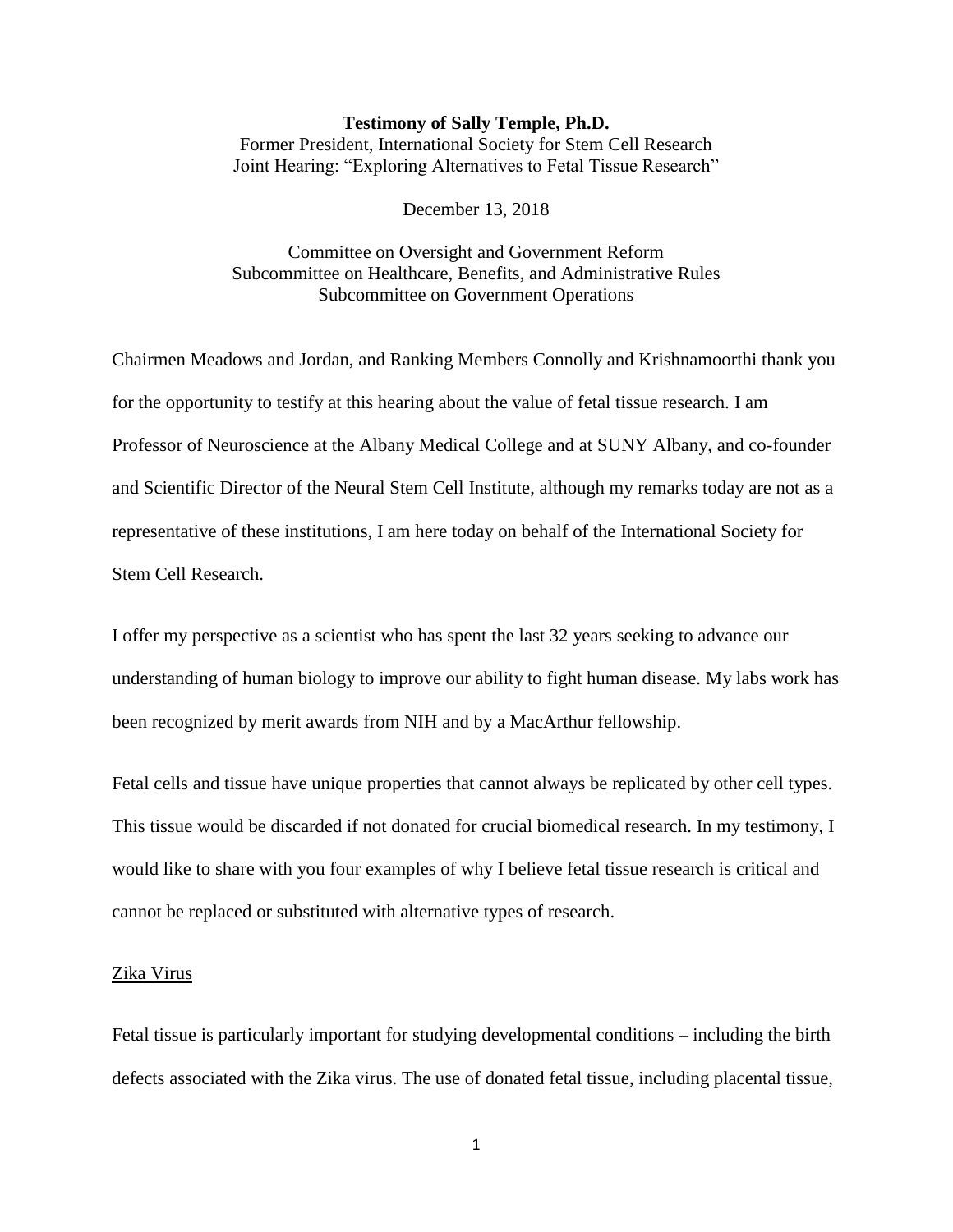improved our understanding of how Zika behaves in the body and crosses the placenta to infect specific types of fetal brain cells and produce malformations such as microcephaly and decreased brain tissue that can severely impact normal function and quality and length of life.

This research would not have been possible with other research models – including organoids and other stem cell-based models. While we can create many cell types using embryonic and induced pluripotent stem cells (iPSCs), we do not yet know if we can create cells and model tissues that accurately mimic normal fetal brain tissue.

Current technology for making brain organoids lack immune cells and tend to mimic early fetal development, making them inadequate for modeling immune responses to infection and the later stages of fetal development; Zika-linked developmental defects are different depending on stage of infection. The cells derived from iPSCs are too developmentally immature and the cells derived from adult tissues are too developmentally mature, only fetal cells are obtainable at the appropriate stages and variety of developing cell types for studying Zika infection.

There are cases in which diseases affecting development can be studied with cells derived from iPSCs or organoids. But even in those cases, the results must be validated using fetal tissue as a critical reference material. As a result, fetal tissue remains critically important to understand human development, the complexity of cell types present in the developing human brain at single cell and molecular levels, and to accurately and rigorously validate other models of research.

#### New Therapies for HIV

Fetal tissue research is essential in our fight against HIV and other infectious diseases. The development of Truvada, an antiretroviral therapy that prevents the transmission of HIV,

2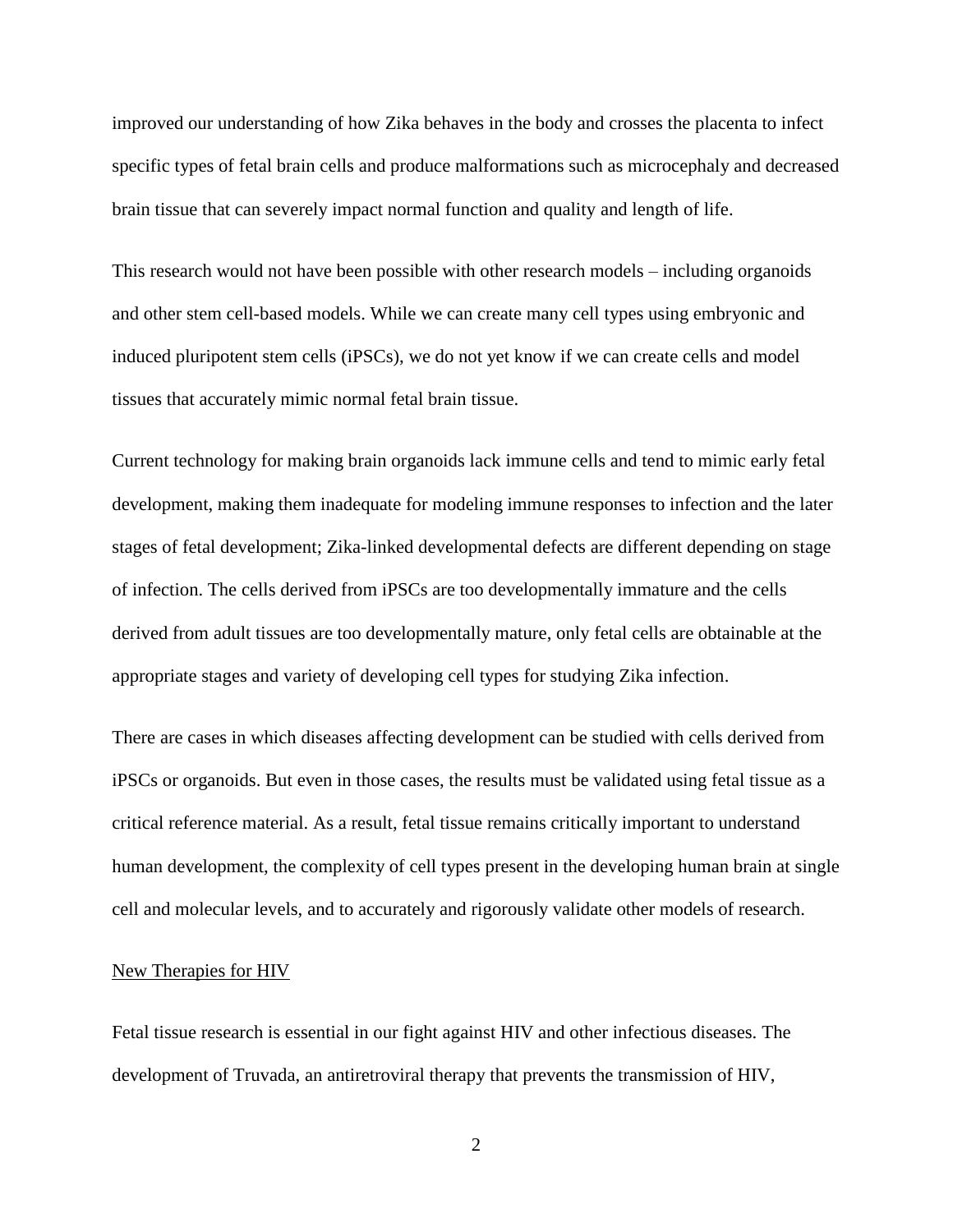depended on fetal tissue. Researchers used the BLT mouse model (in which fetal bone marrow, liver, and thymic tissue is transplanted into mice to promote the formation of a human immune system) to evaluate whether Truvada could protect patients from contracting the HIV infection. They found that Truvada was effective at preventing HIV transmission, including to babies during birth. Humanized mouse models using fetal tissue are also crucial for ongoing drug discovery for Dengue, Epstein-Barr virus, influenza, Ebola, Herpes, Kaposi's Sarcoma, and Tuberculosis.

There are currently no alternatives to this fetal tissue model for evaluating and developing new therapies for infectious disease. With organoids and other iPSC-derived cells, we are still unable to form a functional human immune system or to model the complex interactions between different kinds of immune cells and supporting cells in lymphoid and other organs.

### Children's Cancer Research

Fetal tissue research is crucial for understanding why and how many childhood cancers develop. Research was recently published by a lab at St Jude's hospital in Tennessee that compared the stages of retina development in fetal tissues to samples from childhood eye cancers to identify the genetic components responsible for the tumor formation and growth. This new understanding of where and when these genetic malfunctions occur opened new possibilities of drug discovery for targeting and eliminating the cancer cells. Similarly, fetal tissue research is helping scientists target the genetic mutations responsible for rhabdomyosarcoma (childhood muscle cancers).

3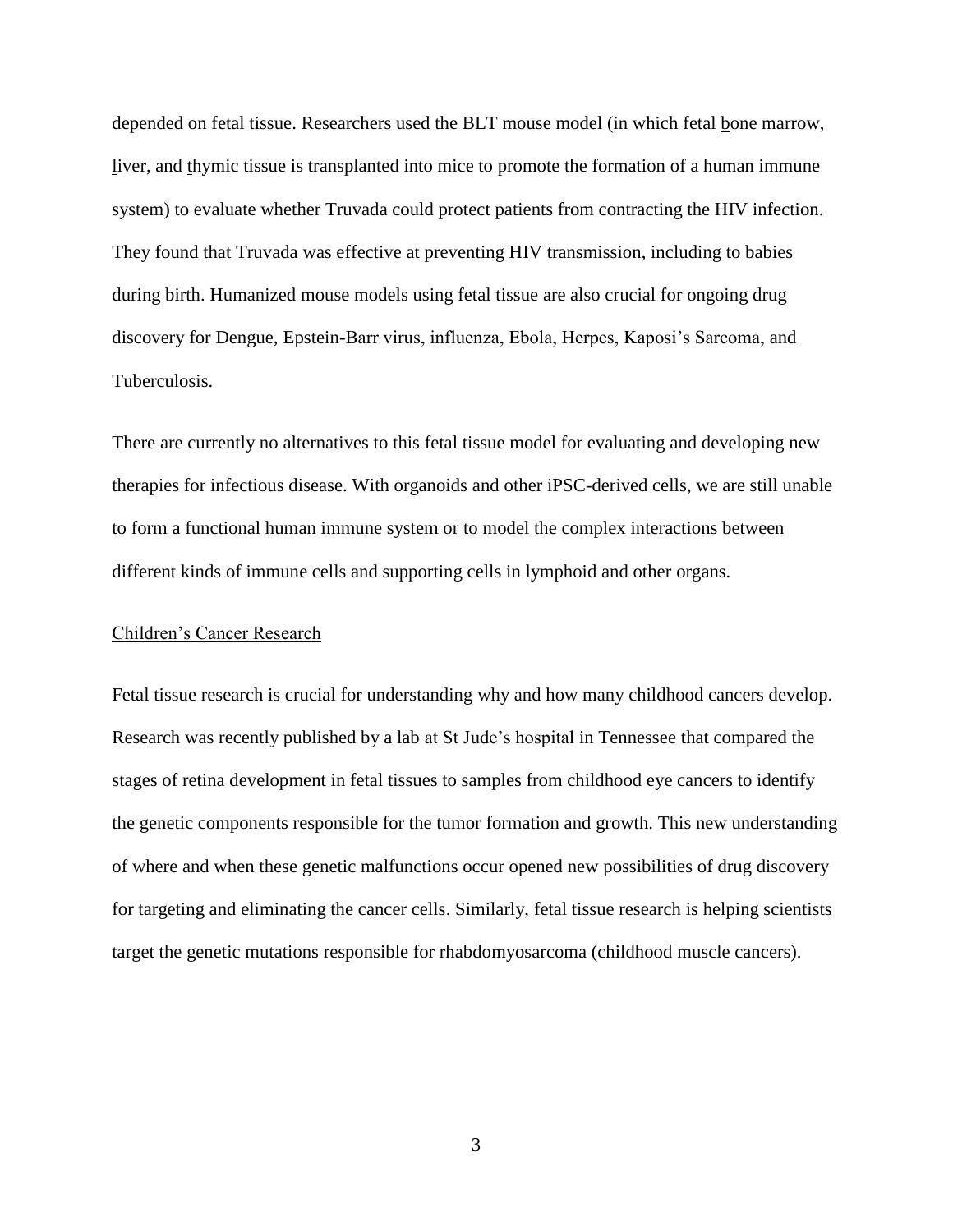Opponents of fetal tissue research often claim that fetal tissue can be replaced with fetal cell lines, but in fact this research would not have been possible by studying fetal cell lines. The research required study of the diverse cell types present in the fetal tissues in vivo, and to define the molecular profiles of these multiple types. Without fetal tissue research, these discoveries would have not been possible.

# Cancer Immunotherapy (CAR-T therapies)

Earlier this year, the Food and Drug Administration approved the third CAR-T therapy, which would have not been possible without the basic scientific understandings acquired through decades of fetal tissue research. CAR-T immunotherapy involves genetically outfitting a patient's immune cells with new artificial genes to target cancerous cells. Car-T is a revolution in cancer therapy that can induce complete remissions of cancers such as types of lymphoma.

The development of these products would have not been possible without the ability to test them in fetal tissue humanized mice that closely model the human immune system. Testing of these products in human study participants would have been far riskier without this fetal tissue research.

After the approval of these novel anti-tumor therapies, researchers are focused on other incurable tumor types. Our ability to develop the next generation of immune therapies for other types of cancer depends on fetal tissue derived mouse models.

To close, I would like to reiterate that fetal tissue is essential to many areas of biomedical research. A significant restriction on this critical work would devastate research that is necessary